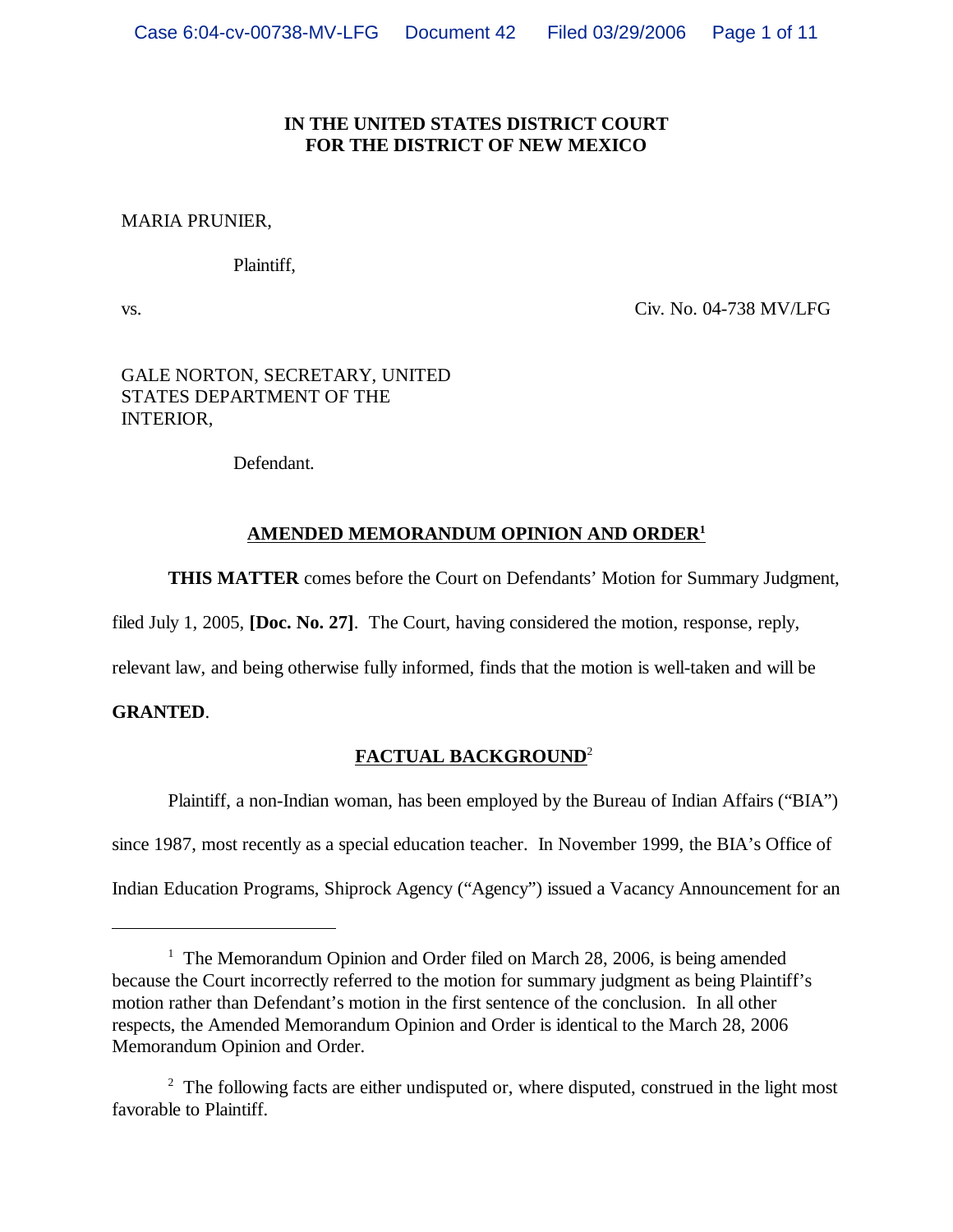Education Specialist. The Vacancy Announcement stated, in part, that "[i]n filling this vacancy, priority in selection will be given to candidates who present proof of eligibility for Indian Preference, in accordance with the Indian Preference Act. Consideration will be given to Non-Indian applicants in the absence of qualified Indian Preference eligible." Plaintiff and five others applied for this position. None of the applicants was selected. The Agency School Board meetings from January 19, 2000, state that the "[t]he Agency Education Office received six applications, but none qualified. The position will be re-advertised for another 30 days."

A second Vacancy Announcement was issued in January 2000 that was essentially identical to the first. Again, Plaintiff applied for the position. On February 17, 2000, Plaintiff and Ms. Janet Slowman Chee, a Navajo woman, were interviewed for the position by the Agency School Board. During Plaintiff's interview, one member of the interview panel asked Plaintiff about her accent and whether people had difficulty understanding her speech. At the conclusion of the interviews, Agency School Board Member Jerry Bodie motioned that Ms. Chee be hired for the position. After a brief discussion, Mr. Bodie withdrew his motion pending completion of a background check of Ms. Chee. The Agency School Board also agreed to re-advertise the position if no selection was made. Ms. Chee accepted another position before her background check was completed and withdrew her application.

On March 14, 2000, the BIA issued a third Vacancy Announcement for the position. This announcement included the Indian preference provision but modified the special education requirement to permit an applicant to acquire the required nine hours of Special Education courses within two years. This modification was made by the BIA's personnel office in order to attract a larger pool of qualified Native American applicants. Once again, Plaintiff applied for the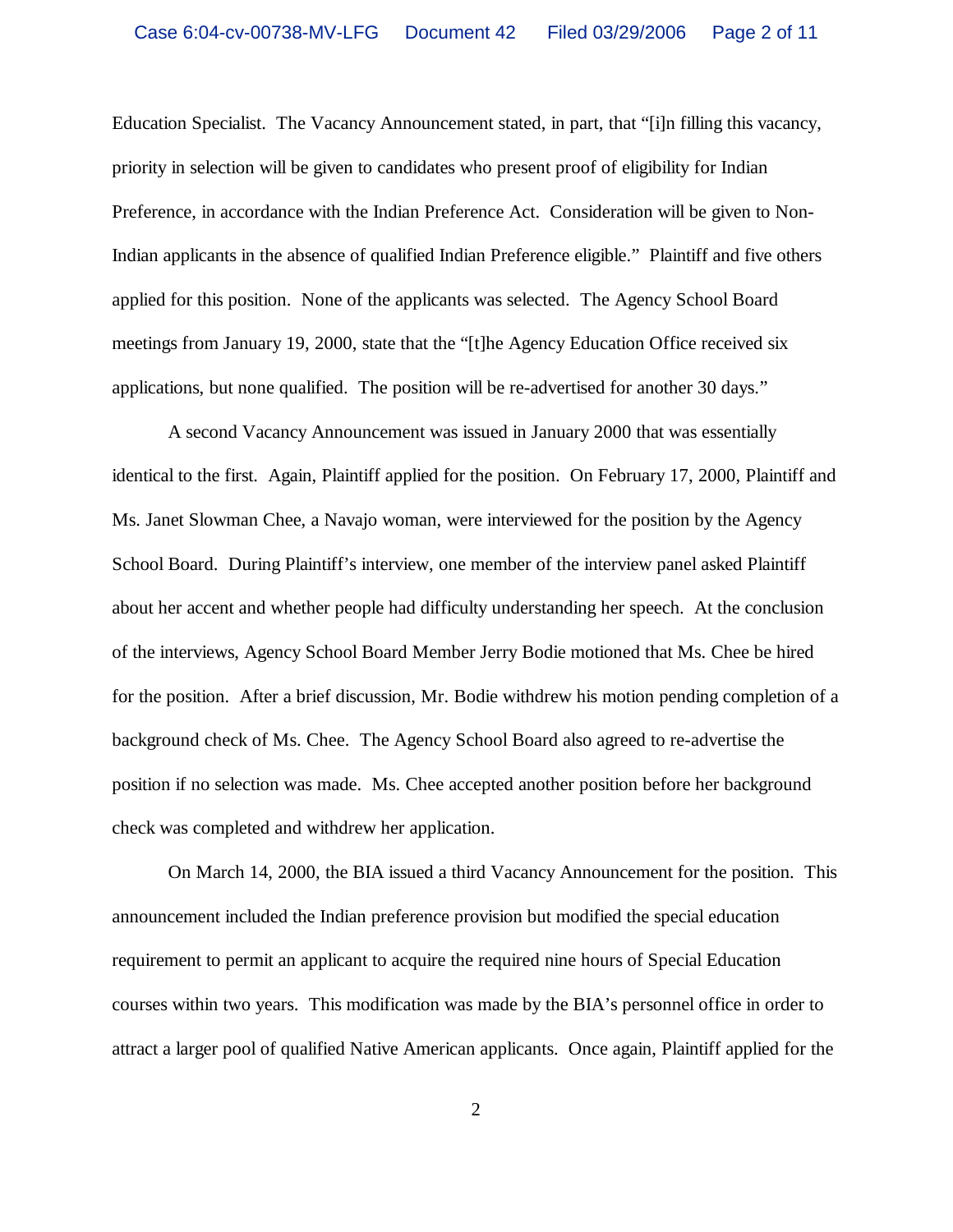position. Benny Hale, a 52-year-old Navajo male, was selected to fill the position effective July 1, 2000. It is undisputed that Mr. Hale met the qualification requirements set forth in the announcement.

On May 16, 2000, Plaintiff initiated precomplaint counseling with a BIA EEO counselor. On June 9, 2000, Plaintiff filed her EEO complaint with the BIA's EEO office alleging discrimination on the basis of race, gender, national origin, and age when, although qualified, she was not selected for the position on two consecutive occasions and then the criteria were lowered and Mr. Hale hired.

On July 7, 2000, Mr. Hale resigned for personal reasons and, on July 24, 2000, the BIA issued a fourth Vacancy Announcement for the position. And, for the fourth time, Plaintiff applied for the position. After the applications were received, Lester Hudson, Superintendent for Education, recommended that Indian Preference be waived and that Plaintiff be hired for the position. The Agency School Board rejected Mr. Hudson's recommendation and voted to readvertise the position and to include Navajo culture and language as additional requirements for the job.

On or about October 2, 2000, the BIA issued a fifth Vacancy Announcement for the position. And, once again, Plaintiff applied for the position. This time Colleta Wilson, a 36-yearold bilingual Navajo woman, was selected for the position. It is undisputed that Ms. Wilson was qualified for the position. After Ms. Wilson was selected, her application was submitted to the Office of Indian Education personnel office for an independent review. The personnel office found that Ms. Wilson qualified for the position at the 05 pay level, not at the 06 pay level stated in the Announcement because Ms. Wilson did not have the required professional education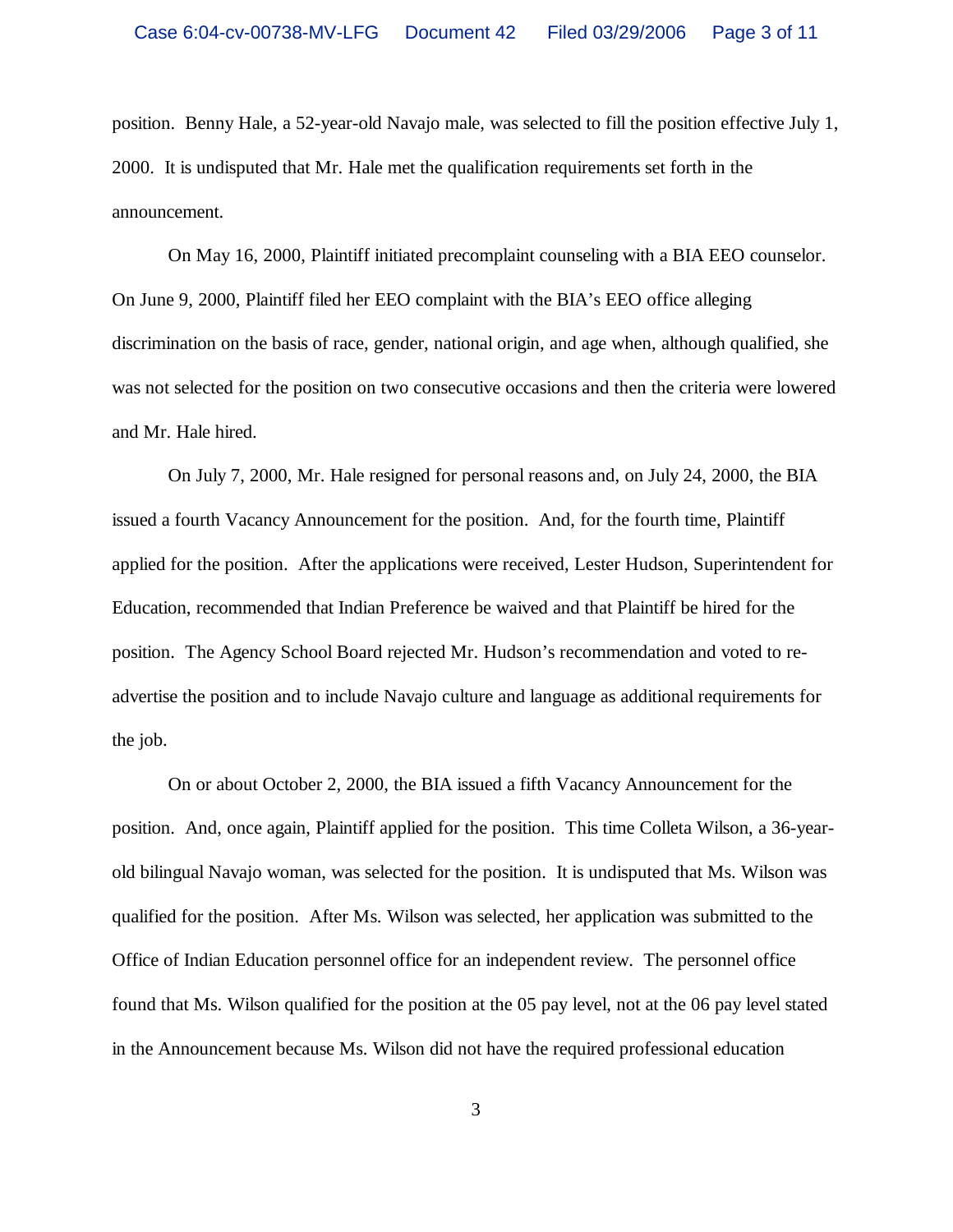experience.<sup>3</sup> On or about January 6, 2001, the BIA issued a sixth Vacancy Announcement for the position at the 05 pay level. Ms. Wilson was again selected for the job.

On June 30, 2004, Plaintiff filed her Complaint alleging discrimination on the basis of race, national origin, gender, and age as well as retaliation.

### **LEGAL STANDARD**

Summary judgment is an integral part of the Federal Rules of Civil Procedure, which are intended to "secure the just, speedy and inexpensive determination of every action." *Celotex Corp. v. Catrett,* 477 U.S. 317, 327 (1986) (quoting Fed. R. Civ. P. 1). Under Rule 56(c), summary judgment is appropriate when the court, viewing the record in the light most favorable to the nonmoving party, determines that "there is no genuine dispute over a material fact and the moving party is entitled to judgment as a matter of law." *Thrasher v. B & B Chem. Co., Inc.,* 2 F.3d 995, 996 (10th Cir. 1993).

The movant bears the initial burden of showing "there is an absence of evidence to support the nonmoving party's case." *Celotex*, 477 U.S. at 325. Once the movant meets this burden, Rule 56(e) "requires the nonmoving party to go beyond the pleadings and by her own affidavits, or by the 'depositions, answers to interrogatories, and admissions on file,' designate 'specific facts showing that there is a genuine issue for trial.'" *Id*. at 324 (quoting Fed. R. Civ. P. 56(e)). "Where the record taken as a whole could not lead a rational trier of fact to find for the nonmoving party, there is no 'genuine issue for trial.'" *Matsushita Elec. Indus. Co. v. Zenith Radio Corp.,* 475 U.S. 574, 587 (1986) (citation omitted).

Although the material submitted by the parties in support of and in opposition to the

<sup>&</sup>lt;sup>3</sup> Plaintiff did not qualify for the position at the 06 pay level for the same reason.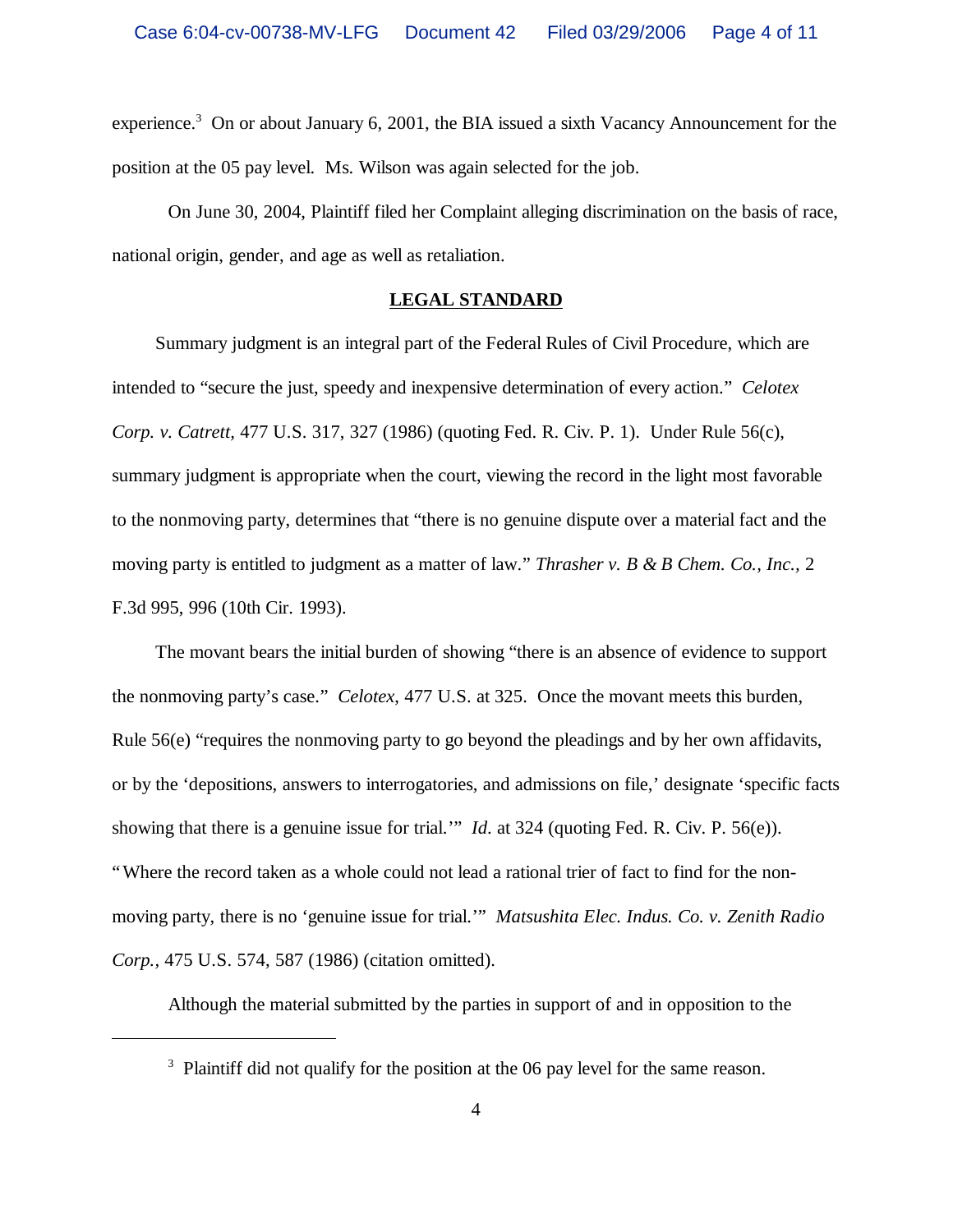motion must be construed liberally in favor of the party opposing the motion, *Pittsburg & Midway Coal Min. Co. v. Yazzie,* 909 F.2d 1387, 1427 (10th Cir. 1990), the burden on the moving party may be discharged by demonstrating to the court that there is an absence of evidence to support the nonmoving party's case, *Celotex,* 477 U.S. at 325. In such a situation, the moving party is entitled to judgment as a matter of law "because the nonmoving party has failed to make a sufficient showing on an essential element of her case with respect to which she has the burden of proof." *Celotex,* 477 U.S. at 322.

### **DISCUSSION**

### **I. Exhaustion**<sup>4</sup>

Exhaustion of administrative remedies is a jurisdictional prerequisite to bringing suit under Title VII. *See Simms v. Oklahoma ex rel. Dep't of Mental Health & Substance Abuse Servs*., 165 F.3d 1321, 1326 (10th Cir. 1999) (a plaintiff must generally exhaust his or her administrative remedies prior to pursuing a Title VII claim in federal court); *Knopp v. Magaw*, 9 F.3d 1478, 1479 (10th Cir. 1993) (administrative exhaustion is a jurisdictional prerequisite to suit under Title VII). To exhaust administrative remedies, a Title VII plaintiff generally must present her claims to the EEOC as part of a timely filed EEOC charge. *See Simms*, 165 F.3d at 1326. The charge "shall be in writing and signed and shall be verified." 29 C.F.R. § 1601.9, and must, at a minimum, identify the parties and "describe generally the action or practices complained of . . .," *id.* § 1601.12(b).

<sup>&</sup>lt;sup>4</sup> The parties dispute whether Indian Preference in hiring is exempted from Title VII coverage. *See* 42 U.S.C. § 2000e-2(I) (explicitly exempting from Title VII coverage the preferential employment of Indians by Indian tribes or by industries located on or near Indian reservations). The Court need not reach that issue, however, because, as discussed below, Plaintiff has failed to establish a *prima facie* case under Title VII.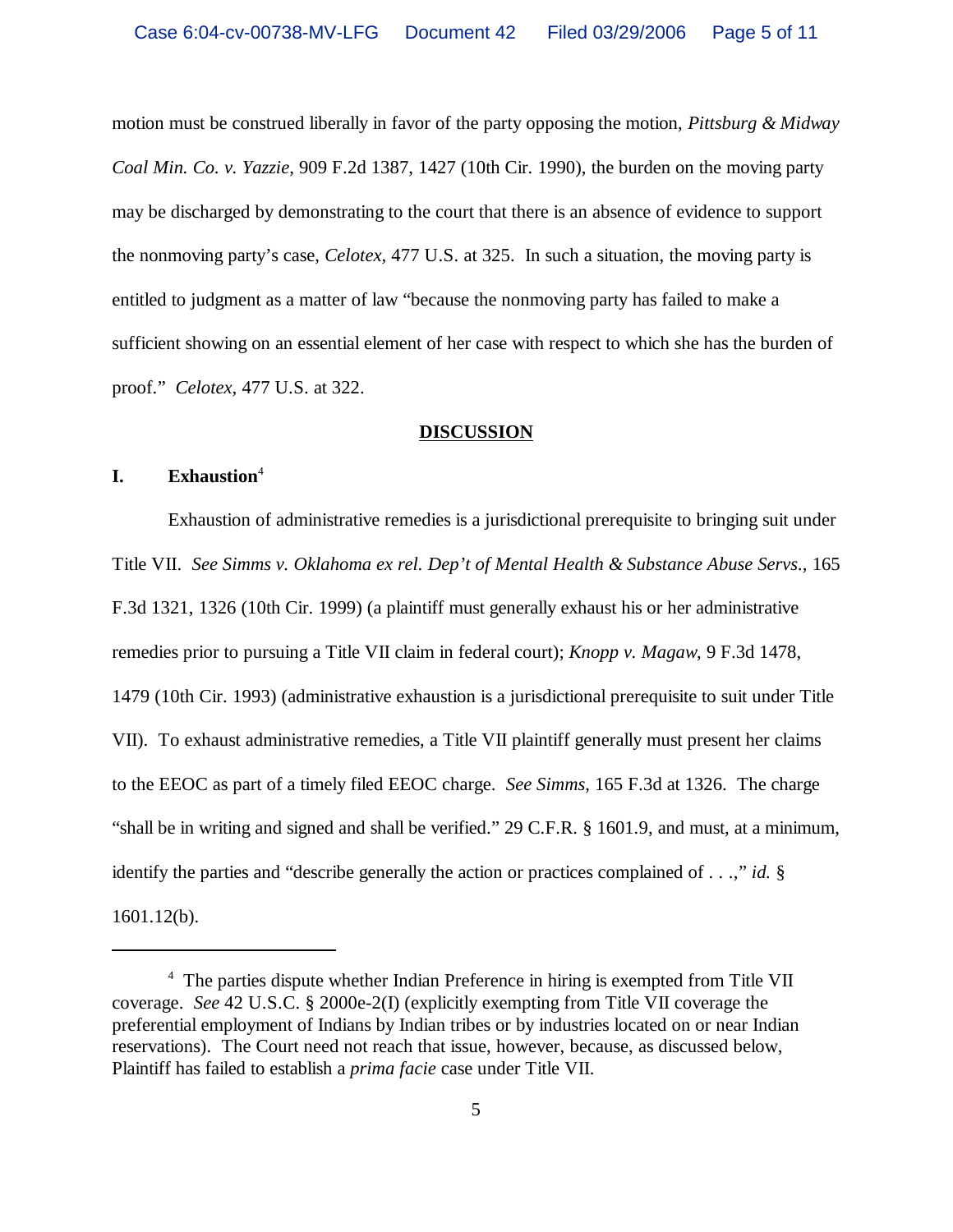Federal employees are required to raise concerns about potential discrimination with an EEO counselor within 45 days of the date of the challenged employment action. *See* 29 C.F.R. § 1614.105(a)(1) (requiring federal employees "to initiate contact with a Counselor within 45 days of the date of the matter alleged to be discriminatory or, in the case of personnel action, within 45 days of the effective date of the action."). In *National Railroad Passenger Corp. v. Morgan*, 536 U.S. 101, 122 S.Ct. 2061 (2002), the Supreme Court held that each discrete incident of discriminatory treatment constitutes its own "unlawful employment practice" for which administrative remedies must be exhausted. *Id*. at 110-13, 122 S.Ct. 2061; *see also Martinez v. Potter*, 347 F.3d 1208, 1211 (10th Cir. 2003) (Title VII plaintiff must "exhaust administrative remedies for each individual discriminatory or retaliatory act."). As a general rule, if the alleged discriminatory act is a discrete employment decision such as failure to hire, termination, demotion, or transfer, then the time within which to file a charge begins to run when an individual first learns of the employment decision.

Plaintiff's EEO complaint cites four discrete incidents of discrimination: 1) the failure to hire her for the position advertised in the November 1999 Vacancy Announcement; 2) the failure to hire her for the position advertised in the January 2000 Vacancy Announcement; 3) the decision to lower the special education requirement in the March 2000 Vacancy Announcement;<sup>5</sup> and 4) the selection of Mr. Hale to fill the position advertised in the March 2000 Vacancy Announcement. Each of these incidents is a discrete act for which administrative remedies must be exhausted.

<sup>&</sup>lt;sup>5</sup> For purposes of this analysis, the Court assumes that the modification of the special education requirement is an adverse employment action.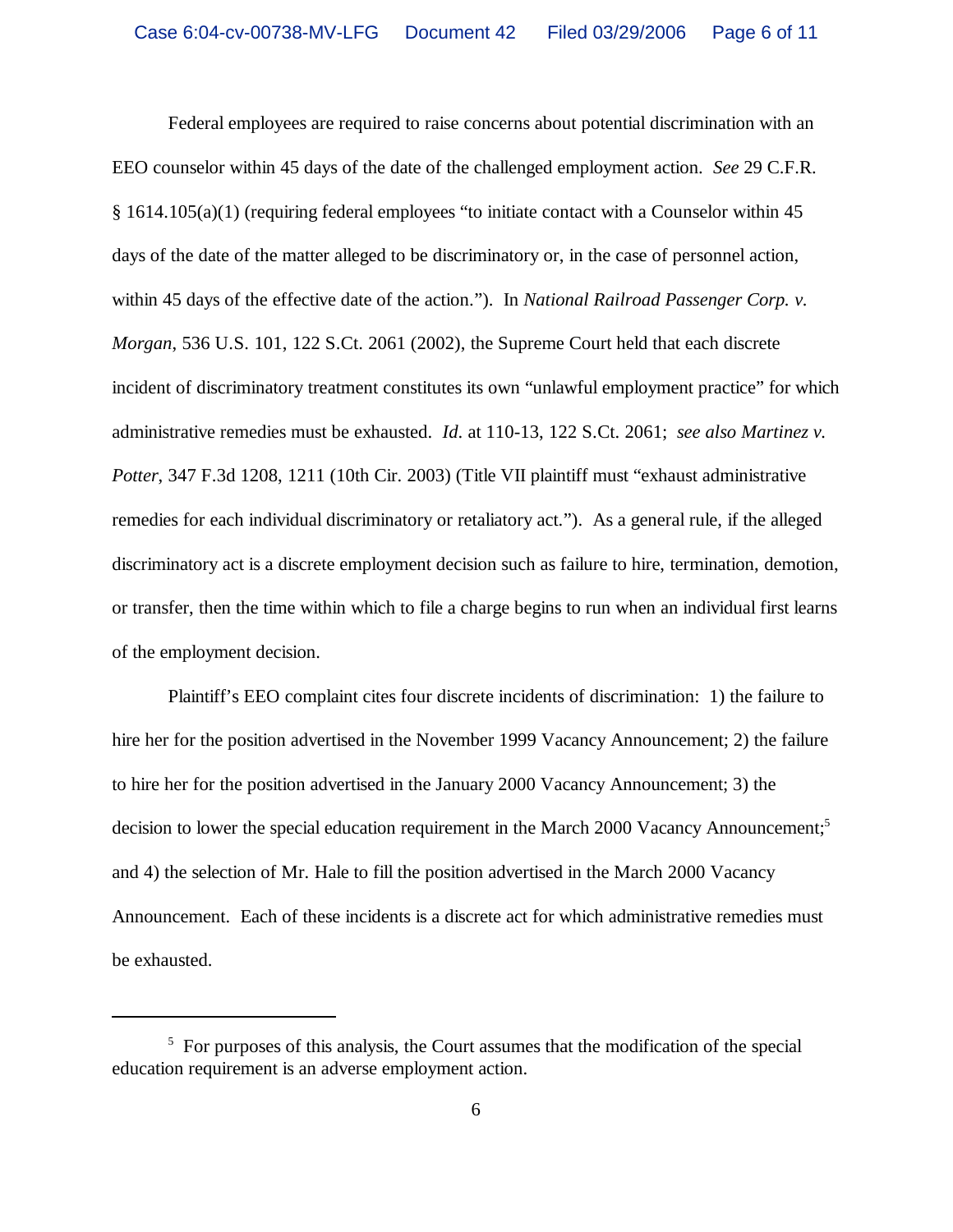#### **A. Failure to Hire Plaintiff for November 1999 Position**

Plaintiff knew that she had not been selected for the position announced in the November 1999 Vacancy Announcement no later than January 6, 2000, when the position was re-advertised. Thus, to exhaust administrative remedies on this claim, contact with an EEO counselor had to be made by February 20, 2000. It is undisputed that Plaintiff did not initiate contact with an EEO counselor until May 16, 2000. Consequently, any claims arising from the November 1999 Vacancy Announcement were not administratively exhausted and may not be pursued in this Court.

#### **B. Failure to Hire Plaintiff for January 2000 Position**

Plaintiff knew that she had not been selected for the position announced in the January 2000 Vacancy Announcement no later than March 14, 2000, when the position was re-advertised. Thus, to exhaust administrative remedies on this claim, contact with an EEO counselor had to be made by February 20, 2000. It is undisputed that Plaintiff did not initiate contact with an EEO counselor until May 16, 2000. Thus, any claims arising from the January 2000 Vacancy Announcement were not administratively exhausted and may not be brought in this Court.

#### **C. Lowering of Eligibility Requirements**

On March 14, 2001, the BIA advertised the position for a third time. As soon as the job announcement was posted, Plaintiff was aware that the requirements for the position had been changed. In fact, Plaintiff wrote a letter to Mr. Hudson on March 18, 2002, complaining that the lowering of the educational requirements was discriminatory. Plaintiff, however, did not raise any complaint about the lowering of the job requirements with an EEO counselor until May 16, 2001- -over forty-five days after Plaintiff became aware of the alleged discriminatory act. Consequently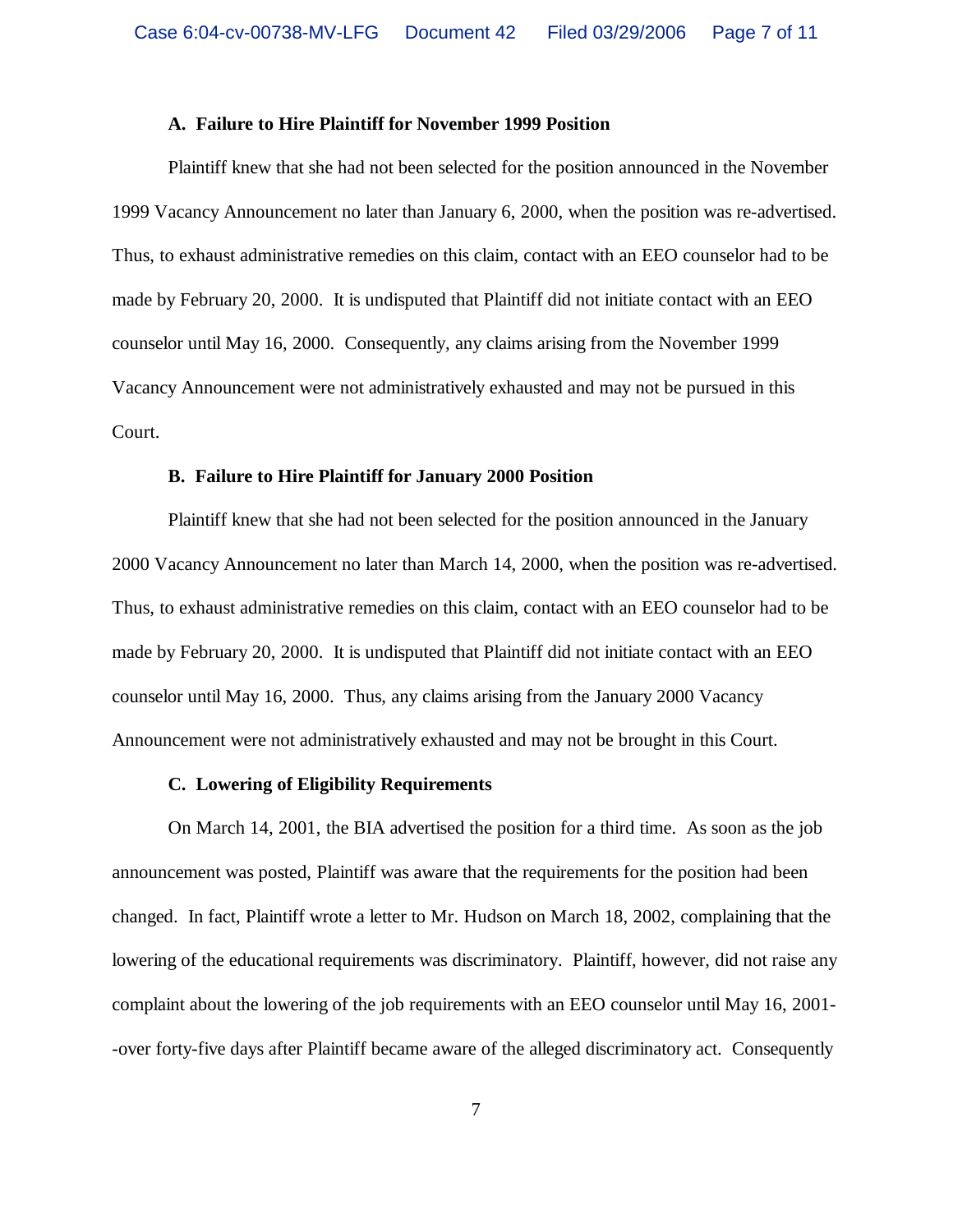Plaintiff cannot bring any claims in this Court arising out of the lowering of the educational requirements.

### **D. Hiring of Mr. Hale**

In her EEO complaint, Plaintiff asserts that the hiring of Mr. Hale for the position advertised in the March 14, 2001 Vacancy Announcement was discriminatory. It is unclear from the record exactly when Plaintiff became aware the Mr. Hale had been selected for the position. For purposes of this motion, the Court will assume that it was less than 45 days prior to the date Plaintiff initiated contact with the EEO counselor and that this claim was timely exhausted.

#### **E. Other Claims**

Plaintiff did not file any EEO complaints related to the fourth through sixth postings of the job and no claims arising from these acts may be brought in this Court. Similarly, because there is no evidence in the record that Plaintiff filed an EEO charge detailing the retaliatory acts purportedly committed by Defendant, her retaliation claim must be dismissed.

## **II. Discrimination Claims**

Plaintiff exhausted administrative remedies on one claim--that the hiring of Mr. Hale constitutes discrimination on the basis of sex, race, and national origin.<sup>6</sup> Disparate treatment claims that are supported by indirect evidence of discrimination are examined under the familiar burden-shifting analysis first articulated by the Supreme Court in *McDonnell Douglas Corp. v. Green*, 411 U.S. 792 (1973), and refined in *Texas Dept. of Community Affairs v. Burdine*, 450 U.S. 248 (1981). Under the burden-shifting method, the plaintiff first has the burden of

<sup>&</sup>lt;sup>6</sup> Plaintiff's age discrimination claim was based solely on the hiring of Ms. Wilson for the position advertised in the fifth and sixth Vacancy Announcements--claims that were not administratively exhausted.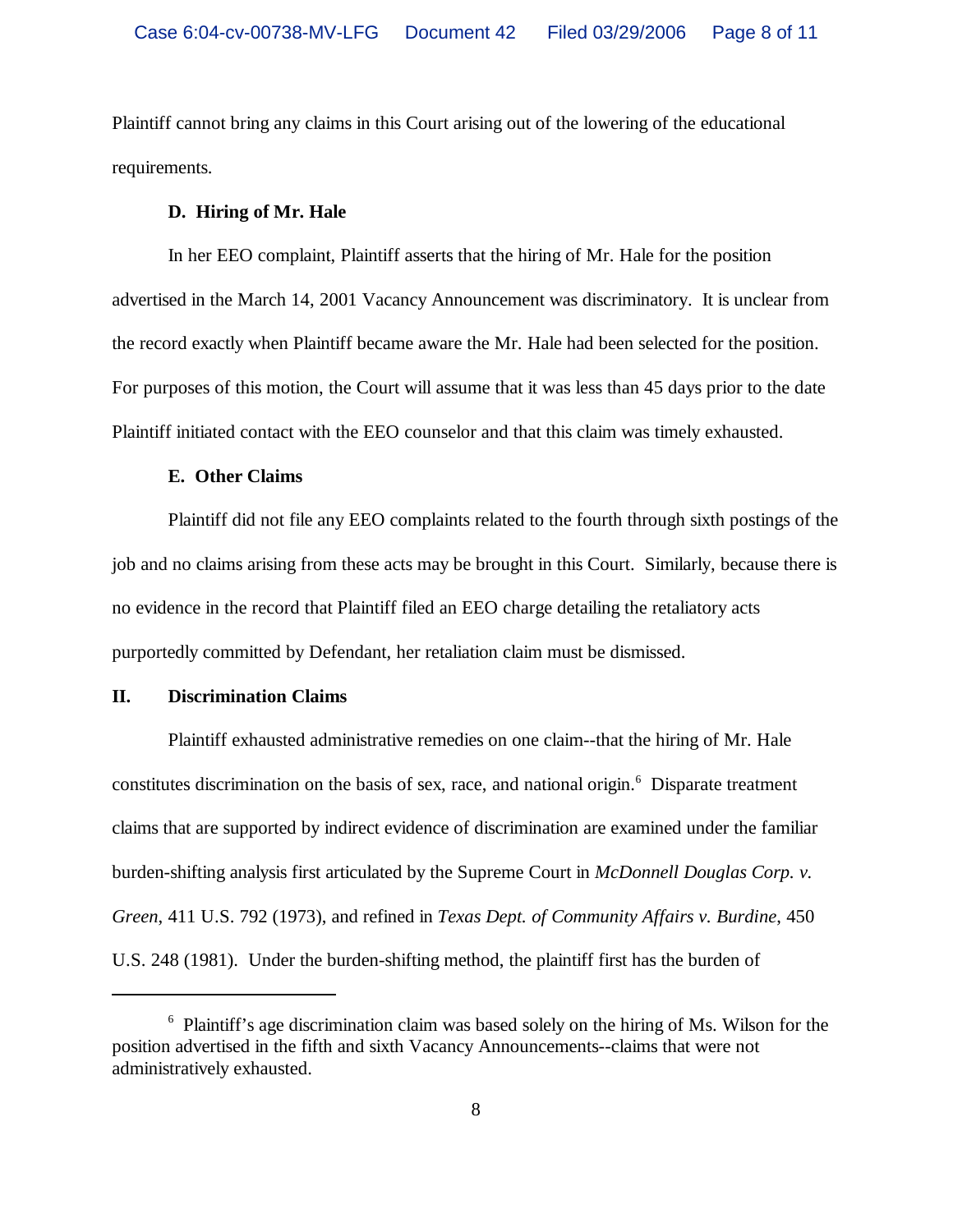establishing a *prima facie* case of disparate treatment. *McDonnell Douglas*, 411 U.S. at 802. If the plaintiff succeeds in showing such a *prima facie* case, a presumption of illegal discrimination is created and the burden of production shifts to the defendant to articulate a legitimate, nondiscriminatory reason for the challenged act. *Id.* If the defendant meets its burden by producing a "clear and reasonably specific" explanation for the conduct, *Burdine*, 450 U.S. at 258, the plaintiff may show that the reasons offered by the defendant were merely a "pretext" for discrimination, *McDonnell Douglas*, 411 U.S. at 804. Throughout the process of applying the *McDonnell Douglas* test, courts must remain flexible because the test "was never intended to be rigid, mechanized, or ritualistic." *Furnco Const. Corp. v. Waters*, 438 U.S. 567, 577 (1978).

#### **A.** *Prima Facie* **Case of Disparate Treatment**

To demonstrate a *prima facie* case of disparate treatment involving a failure to promote, a plaintiff must prove that: (i) plaintiff belongs to a protected class; (ii) plaintiff applied for an available position; (iii) despite being qualified, the plaintiff was rejected; and (iv) after plaintiff's rejection, the position remained open or was filled. *McDonnell Douglas*, 411 U.S. at 802.

Plaintiff has provided evidence that she belongs to a protected class, that she applied for an available position, that despite being qualified for the position, she was rejected and that, after her rejection, the position was filled. Thus, Plaintiff has demonstrated a *prima facie* case and the burden shifts to Defendant to articulate a legitimate, non-discriminatory reason for the challenged act.

### **B. Legitimate Non-Discriminatory Reason for Adverse Action**

Defendant's articulated reason for hiring Mr. Hale rather than Plaintiff is that while both applicants were fully qualified for the position advertised on March 14, 2001, Mr. Hale was Indian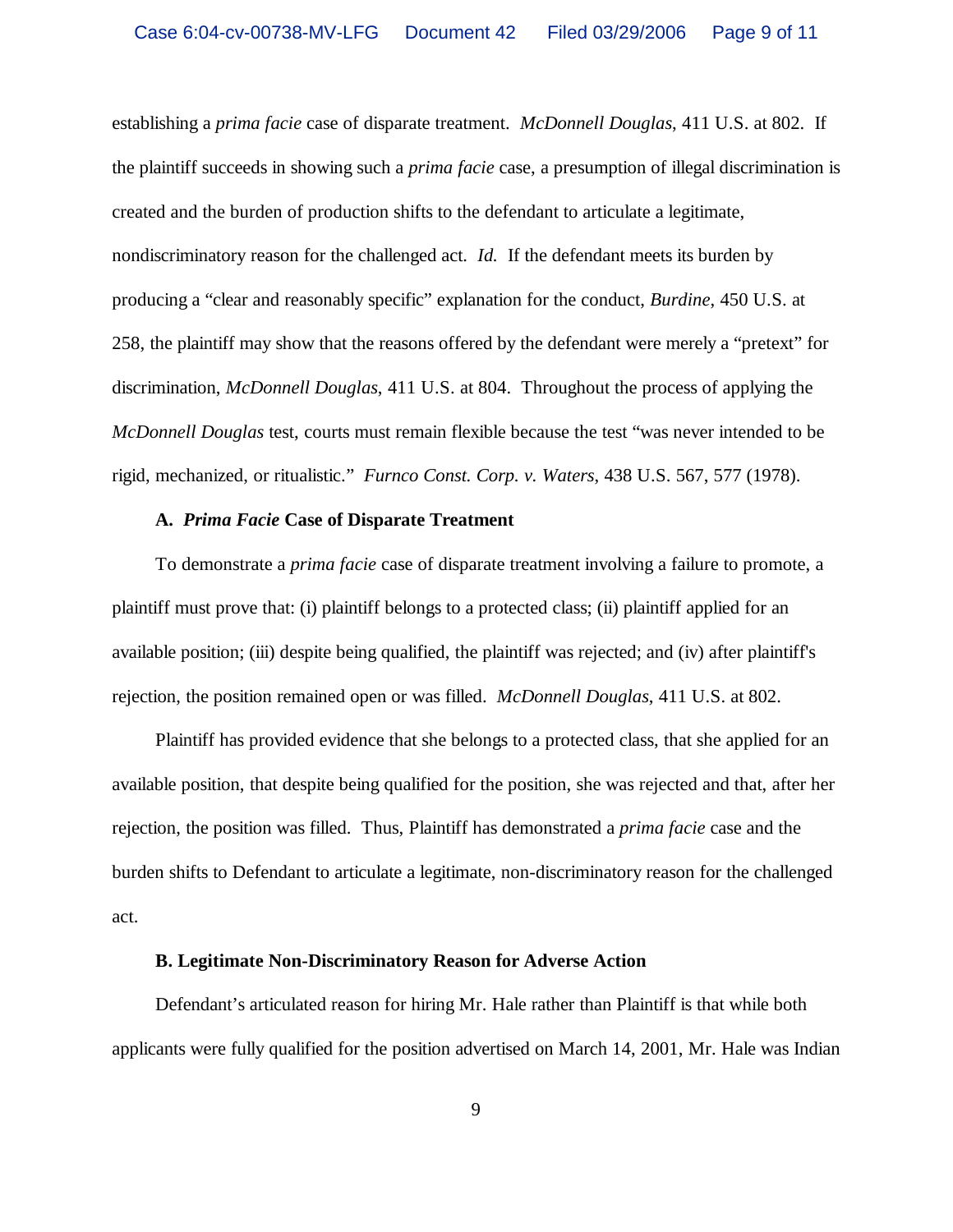Preference eligible. Defendant has met its burden of producing a "clear and reasonably specific" explanation for its decision to hire Mr. Hale.

#### **C. Evidence that Reason is Pretext**

Defendant's rationale for hiring Mr. Hale is unassailable as a matter of law. The Indian Reorganization Act of 1934, also known as the Wheeler-Howard Act, 48 Stat. 984, 25 U.S.C. § 461 *et seq*., accords an employment preference, referred to as the Indian Preference, for qualified Indians in the BIA. The purpose of Indian preferences, as variously expressed in the legislative history, is to give Indians a greater participation in their own self-government; to further the Government's trust obligation toward the Indian tribes; and to reduce the negative effect of having non-Indians administer matters that affect Indian tribal life. *Morton v. Mancari*, 417 U.S. 535, 541-42 (1974). The Supreme Court has held that the Indian Preference does not constitute racial discrimination. *Id.*

Mr. Hale was a qualified, Indian-Preference-eligible applicant and, in accordance with the Indian Preference provision, he had to be offered the job over a similarly qualified non-Indian. Consequently, the selection of Mr. Hale over Plaintiff cannot constitute unlawful discrimination as a matter of law and Plaintiff's discrimination claims must fail.

#### **CONCLUSION**

**IT IS THEREFORE ORDERED** that Defendant's Motion for Summary Judgment, filed

July 1, 2005, **[Doc. No. 27]** is **GRANTED**. Summary judgment is hereby granted in favor of